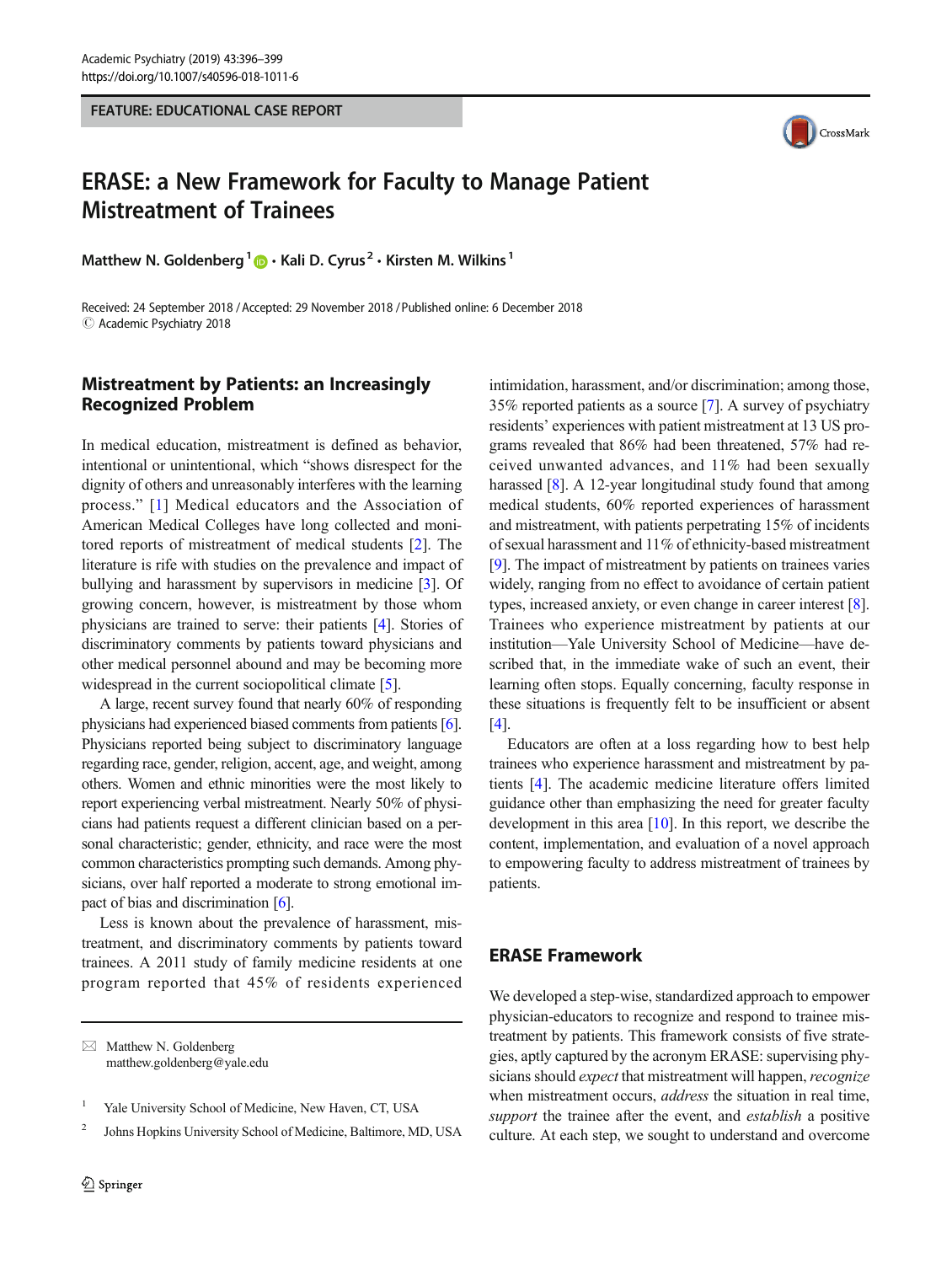<span id="page-1-0"></span>any barriers that prevented a physician from responding appropriately.

Expecting that mistreatment will happen allows faculty members to prepare for future episodes, which often occur without warning. Faculty members should become attuned to the multiple ways in which mistreatment may present and work to develop intervention strategies. Being prepared with specific language/techniques increases the likelihood that a supervising physician will address mistreatment in the moment. In order to promote a positive learning environment, faculty should explicitly outline the ways in which they are available to support trainees even before a mistreatment event occurs. A proactive approach reinforces a culture of mutual respect between physicians and patients which in turn helps to ensure a safe space for trainees to report any concerns about patient interactions.

Recognizing mistreatment is an important, but often challenging, skill. Some instances of mistreatment are obvious (e.g., a patient using a racial slur), while other instances may be more subtle (e.g., a patient ignoring a trainee of color). Given the frequency with which mistreatment by patients occurs, some physicians may be desensitized to the experience. When the mistreatment targets a member of the treatment team representing a different demographic than the supervising physician, he/she may be less likely to recognize the episode as troublesome, even if a learner is negatively affected. This may be particularly true with less overt forms of mistreatment such as microaggressions or seemingly "complimentary" language by patients that learners experience as offensive or otherwise problematic (see Table 1 for examples). Paying attention to trainees' nonverbal cues such as changes in body language, affect, or interpersonal dynamics can be helpful. Supervising physicians should be open to the idea that trainees' experience may differ from their own.

Addressing mistreatment in real-time requires consideration of the clinical context, the goal of the intervention, and the tone best suited for the response [\[11\]](#page-3-0). Responding in the moment can serve a variety of purposes, including halting the problematic behavior. A calm, professional response, or "interruption," demonstrates to the trainee and the rest of the treatment team that the mistreatment has been acknowledged and will not be tolerated. Physicians may be concerned that confronting patients is too time-consuming, but many of the interventions take just seconds. Others may feel that absorbing mistreatment by patients is part of being a clinician, believe that "the patient is always right," or may fear that negative interactions with patients may result in lower patient satisfaction scores. Some may worry that confronting or redirecting a patient may further inflame a situation (and at times this can certainly be true). However, conversations with patients can be firm, corrective, and respectful at the same time. Having prescribed, specific language to use in different situations can be helpful to physicians (see Table 1). Even if a decision is made not to address the situation directly with the patient, supervising physicians would be remiss not to acknowledge the mistreatment with their team after the encounter.

Supporting the trainee is a vital step that can take many forms. Supervising physicians should recognize that learners may have different reactions to similar stimuli and will need varying degrees of support. One adaptable technique is for the faculty member to acknowledge that a potentially challenging interaction has occurred, share his/her personal reaction as an opening to ask a trainee or the team how they experienced it (e.g., "I found that patient interaction to be pretty tough. How was it for you?"). Team debriefing conveys a sense of openness to hearing concerns and reminds trainees that mistreatment is not to be tolerated and can empower trainees to respond similarly when facing mistreatment without an

| Problem                      | Example                                                                                                                                           | Intervention          | Sample language                                                                                                                                                                                                                                                                       |
|------------------------------|---------------------------------------------------------------------------------------------------------------------------------------------------|-----------------------|---------------------------------------------------------------------------------------------------------------------------------------------------------------------------------------------------------------------------------------------------------------------------------------|
| Overt derogatory<br>language | Patient uses racial slur in<br>reference to a student<br>participating in her care<br>Angry patient yells misogynistic<br>term at female resident | Set clear limits      | "This clinic/unit/department is an area where we<br>treat each other with mutual respect. We cannot<br>tolerate that kind of language."<br>"Mr. X, we do not use that kind of language here.<br>We are only trying to help you, which is harder<br>to do when you talk like that."    |
| Microaggressions             | Patient addresses female trainee<br>as nurse<br>Family member asks Latinx<br>trainee to serve as interpreter                                      | Education/explanation | "As she explained, Dr. Z is the resident physician<br>who is caring for you. Nurses in this hospital wear blue<br>scrubs and will introduce themselves as your nurse."<br>"Ms. X, this is not the interpreter; this is J., one of the<br>medical students on our team. Have you met?" |
| "Complimentary"<br>comments  | Patient comments on student's<br>attractive appearance<br>Patient associates resident's<br>ethnicity with superior intelligence                   | Redirection/reframing | "I know you mean well, but we are more concerned about<br>our students' skills and abilities than their looks."<br>"Ms. X, Dr. Z is an intelligent physician, but that has nothing<br>to do with his ethnicity."                                                                      |

Table 1 Sample scenarios and interventions for trainee harassment or mistreatment by patients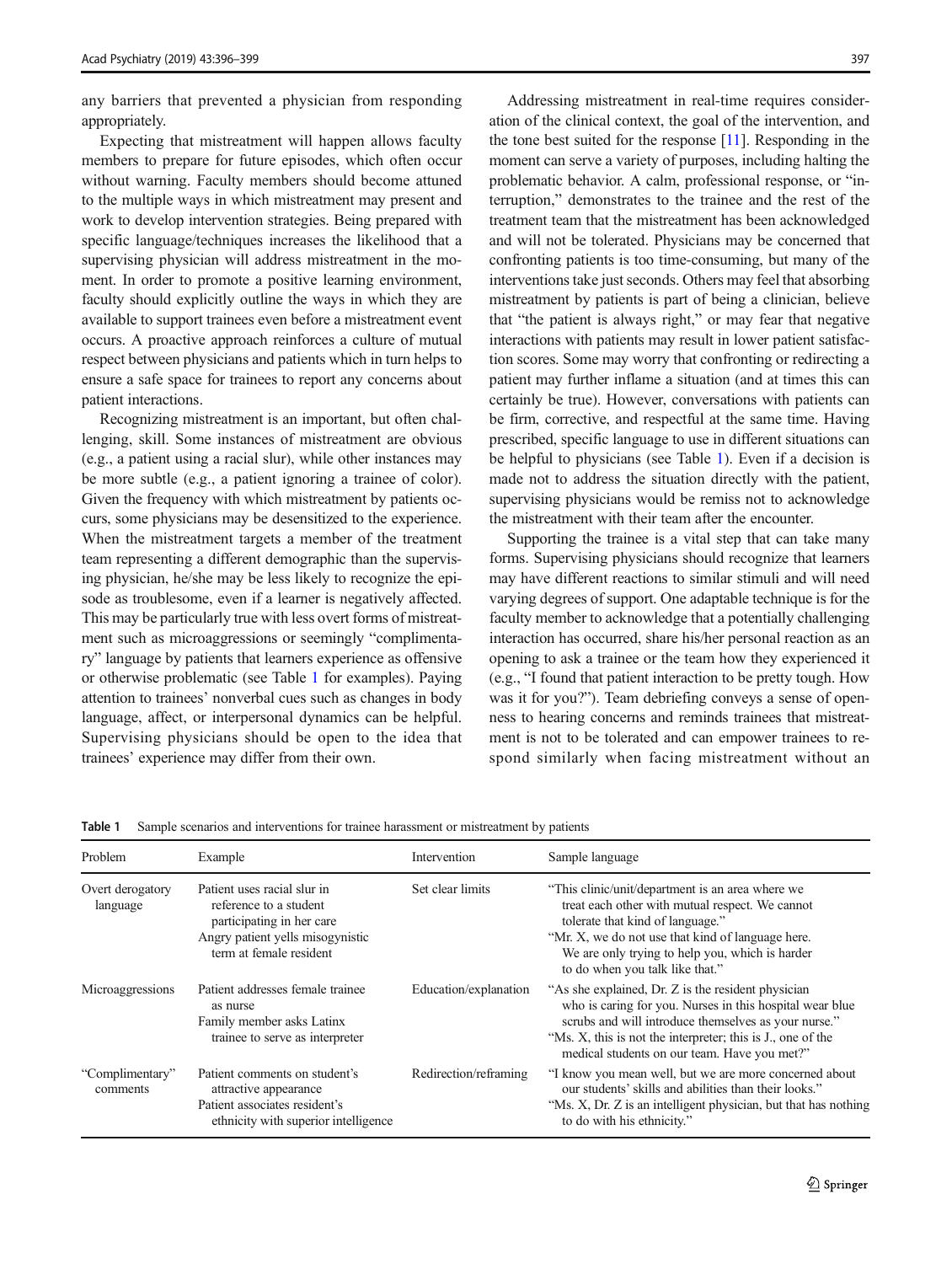attending present. In certain circumstances, a senior team member may prefer to follow up with a trainee privately. In planning next steps (e.g., whether a trainee should continue in the care of the patient versus transfer care), collaborative decision-making with the trainee respects his/her authority [\[10\]](#page-3-0).

Establishing a positive culture requires interventions beyond the clinical encounter, usually involving the leadership of the educational program or healthcare institution. Because of their relative power in the institution, clinical attendings who witness patient mistreatment of trainees may be in the best position to influence administrative parties. Scholars have suggested that program leaders should educate trainees about the possibility of mistreatment by patients, express openness to hearing trainee concerns, and identify point people at various training sites who are available for support [[10](#page-3-0)]. Institutional reporting mechanisms should be developed, revised and disseminated on a regular basis to remind faculty and trainees that they are not alone in managing these conflicts. Academic institutions and national organizations should collect data on the frequency and impact of trainee mistreatment by patients [[4\]](#page-3-0). Healthcare institutions should consider patient- and staff-targeted education including signage to publicly reinforce values like mutual respect in the clinical encounter.

### Teaching ERASE

We developed an interactive training session for faculty and residents to learn and practice using the ERASE framework. The authors delivered four, 1–1.5 h workshops in late 2017/early 2018 at various departmental meetings around the academic medical center: (1) clerkship educator development session (attended by 25 faculty and residents in psychiatry, internal medicine, and pediatrics), (2) on-site veterans' affairs primary care center (11 faculty in internal medicine), (3) psychiatric hospital (16 psychiatry faculty), and (4) mental health center (17 psychiatry faculty and residents). Sessions ranged in size from 11 to 25 participants for a total of 69 participants.

The sessions began with a description of the problem of trainee mistreatment by patients including prevalence, impact, and personal narratives (15–20 min). Participants engaged in a guided discussion of their own experiences with mistreatment of trainees including the challenges of managing such events (5–15 min). Session leaders encouraged participants to compare and contrast trainee mistreatment by patients with trainee mistreatment by members of the health care team. At each session, participants identified similar barriers to intervening in instances of mistreatment by patients: feeling like they did not have time, fearing alienating the patient/low patient satisfaction scores, and not knowing what to say in an

uncomfortable situation. Frequently, participants described a lack of awareness and/or existence of a formal system for reporting or addressing mistreatment by patients, unlike established mechanisms for reporting mistreatment by another member of the healthcare team. Session leaders then introduced, in lecture format, the ERASE framework and how it might be applied in various types of mistreatment (15–20 min; see Table [1\)](#page-1-0). Participants were then divided into small groups (4–6 people) and worked together to apply the ERASE model to a specific case (10–15 min). Each small group then reported back to the larger group about their case, its challenges, and how the ERASE framework could apply, including what specific actions and language they might use (15–20 min).

We evaluated the training by having all participants complete a Likert-scale questionnaire regarding their own skills and attitudes around trainee mistreatment immediately before and after each session. The study was granted exempt status by Yale's institutional review board. Nearly 80% of participants had not previously received specific training on recognizing and addressing episodes of trainee mistreatment. After the session, participants expressed significantly more confidence that they could recognize different forms of mistreatment and employ a standardized approach to addressing incidents of mistreatment. Though these initial results are encouraging, it is not clear how generalizable the findings are. The sample size was small (69 voluntary, non-random participants over 4 sessions conducted by the 3 authors) and included members of just three clinical departments at a single academic medical center. The pre-post design did not include a control group. Furthermore, we measured only participants' attitudes and self-efficacy immediately after the session and do not know whether participants applied ERASE in actual episodes of mistreatment in the clinical setting.

### Discussion and Next Steps

Mistreatment by patients is an unfortunately common experience in clinical medicine with potential for significant psychological impact on physicians and trainees. However, most physicians have not been trained in how to address episodes of trainee mistreatment by patients. The ERASE model is a novel approach for training physicians to appreciate the negative impact of mistreatment and to address it in order to support an optimal learning environment for trainees.

While the ERASE trainings seem to be preliminarily effective among primary care and psychiatry faculty and residents, future work should include dissemination and evaluation of the training session among faculty of other disciplines and at other institutions. Several clinical departments at our medical school have invited us to deliver trainings to their physicians. Furthermore, nursing leadership at our affiliated hospital has recognized patient mistreatment of staff as a significant